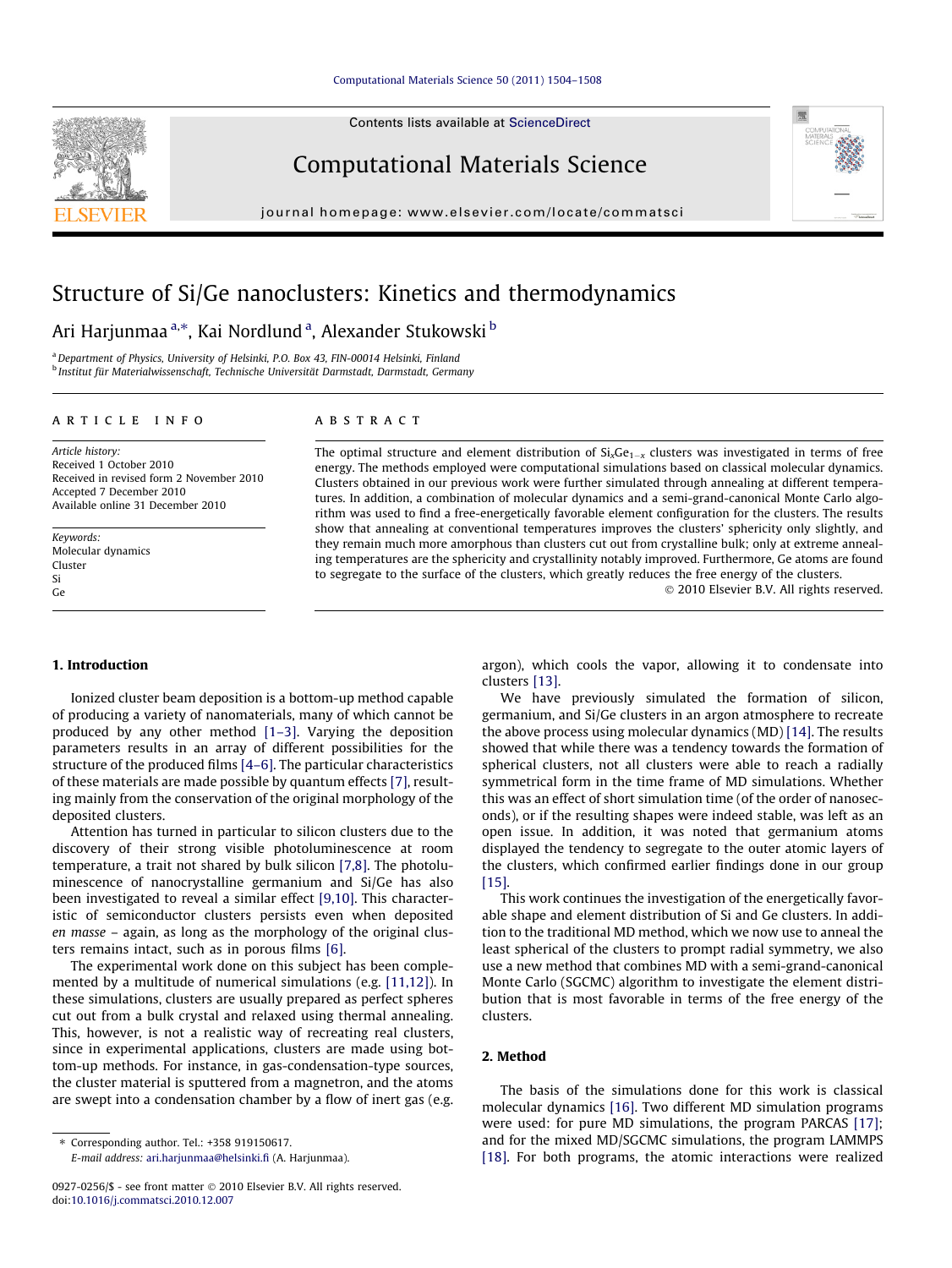using the Tersoff potential for Si and Ge [\[19\].](#page-4-0) In all simulation runs, the temperature was controlled using the Berendsen temperature control algorithm [\[20\]](#page-4-0) with a time constant of 250 fs.

The PARCAS program was previously used to simulate the condensation of Si $_{\rm x}$ Ge $_{\rm 1-x}$  clusters [\[14\]](#page-4-0), where the stability of the cluster shapes was left as an unanswered question. Each condensation run was 50 ns long, but the temperature of the clusters, while momentarily reaching values close to 1700 K, dropped to 300 K within 20–30 ns. While this high temperature exceeds the natural melting points of both Si (1687 K) and Ge (1211 K), it has been shown that the Tersoff potential overestimates the melting point of Si to about 2400 K [\[21\].](#page-4-0) To study the effect of melting on the mobility of the cluster atoms, annealing temperatures on both sides of the potential-dictated melting points were deemed suitable. Thus, for the current work, eleven of the least spherical of the clusters were further annealed using PARCAS for consecutive runs of 100 ns at both 1800 K and 3000 K to see whether or not their sphericity would improve. Runs at the extreme temperature of 6000 K were also performed for the sake of comparison. All clusters were returned to 300 K at the end of each annealing run. The clusters contained 1031 atoms each with a variety of different Sito-Ge concentration ratios.

The addition of the semi-grand-canonical Monte Carlo algorithm to the LAMMPS source code gives rise to a method wherein once every specified amount of MD time steps, a number of Monte Carlo swapping attempts are performed. A single attempt consists of choosing a cluster atom and testing whether swapping the atom type (here, from Si to Ge or vice versa) would reduce the energy of the system by more than a certain threshold energy  $\Delta \mu$ . If so, the swap is made permanent, and the velocity of the atom is rescaled to conserve its kinetic energy; if not, the swap persists only if

$$
\exp\left(-\frac{\Delta E \pm \Delta \mu}{k_B T}\right) > N_{rand},\tag{1}
$$

where  $\Delta E$  is the change in energy of the system after the swap,  $k_B$ the Boltzmann constant, T the temperature of the simulation and  $N_{rand}$  a computer-generated random number between 0 and 1. The sign in front of  $\Delta \mu$  depends on the direction of the swap. In physical terms,  $\mu$  is the element-specific chemical potential, whence  $\Delta \mu$  is the difference thereof for the two elements in question, and is assigned a value by the user.

Without the application of the swap condition in Eq. (1), a simulated cluster would quickly become monoelemental due to the difference in energetics of the elements present in the cluster. While this would result in the smallest possible system energy, the respective amounts of atoms have to be conserved for the simulation to be physical. Setting a value for  $\Delta \mu$  defines a probability for individual atoms of the less favorable element to remain in the cluster, and fine-tuning this probability assures that the element ratio fluctuates around its original value throughout the simulation. This results in a shortcut in which the slow process of MD diffusion can be achieved in a fraction of the CPU time. This is also faster than simply swapping neighboring atom types, since atoms can now instantly migrate to the other side of the cluster. The only problem with this approach is that the shortcut takes rather directly to thermal equilibrium, skipping any potential local minima that may exist as intermediate cluster structures, even experimental ones.

The SGCMC method was used for multiple purposes. First, a number of the more spherical clusters obtained in our previous work were further simulated for 1 ns at 300 K using the SGCMC algorithm, keeping track of the element distribution and the total energy of the system. Then, new spherical clusters of 1015 atoms with a starting configuration of 50% Ge in the core and 50% Si on the outer layers were built from scratch and simulated for 1 ns at 300 K to check for Ge segregation. These simulations included a thorough array of different values of  $\Delta \mu$  to span the entire Si<sub>x</sub>Ge<sub>1-x</sub> concentration spectrum.

## 3. Theoretical quantities

The structure of the simulated clusters is investigated primarily in terms of four quantities: sphericity, crystallinity, free energy, and Ge surface segregation. We use the same definition as in our previous work for the sphericity  $S = V_c/V_{max}$ , where

$$
V_c = \sum_i \frac{N_i}{\rho_i} \tag{2}
$$

is the total volume taken up by a cluster having  $N$  atoms of elements *i* with densities of  $\rho_i$ , and

$$
V_{max} = \frac{4}{3} \pi r_{max}^3 \tag{3}
$$

is the volume encompassed by a hypothetical spherical cluster with the same radius as the maximum atom distance  $r_{max}$  from the center of mass of the actual cluster. Thus, for a perfect sphere,  $S = 1.0$ , while for the least spherical clusters used in this work, S varies in the range 0.1–0.3.

The crystallinity of the clusters is analyzed using the structure parameter  $P_{st}$ , which is defined as

$$
P_{st}(i) = \frac{1}{p_u(i)} \left( \sum_j (\theta_i(j) - \theta_i^p(j))^2 \right)^{1/2}
$$
  
\n
$$
p_u(i) = \left( \sum_j (\theta_i^u(j) - \theta_i^p(j))^2 \right)^{1/2}
$$
\n(4)

where  $\theta_i(j)$  is a list of the  $n_{nb}(n_{nb}-1)/2$  angles formed between atom *i* and its  $n_{nb}$  nearest neighbors. The number  $n_{nb}$  is determined from the ideal crystal structure, and is 4 for the diamond structure (both Si and Ge).  $\theta_i^p(j)$  is the distribution of angles in a perfect lattice and  $\theta_i^u(j) = j\pi/n_{nb}(n_{nb} - 1)/2$  the uniform angular distribution [\[24\].](#page-4-0) The structure parameter can thus be used to determine how well the atoms in a cluster settle into a lattice formation according to their relative angles; for reference,  $P_{st}$  = 0 for all atoms of a perfect crystal lattice, and a distribution of values below  $P_{st}$  = 0.2 indicates that the clusters are primarily crystalline.

The free energy of a cluster is

$$
F = E - TS,\tag{5}
$$

where  $E = E_{kin} + E_{pot}$  corresponds to the total energy of the system, a value calculated at each simulation output step as the sum of the kinetic and potential energies of each atom. While the temperature  $T$  is always the same (300 K) at the beginning and the end of each simulation, the entropy S increases as the system, regardless of the simulation method, approaches a state of equilibrium, wherein the potential energy is also minimized. This means that simulated clusters evolve towards a structure where the free energy is as small as possible. Energy values calculated using the same potential should ideally be the same in different MD programs, but additional simulation parameters may cause a slight difference. Therefore, all runs are finalized with the PARCAS program to ascertain an equivalent basis of comparison.

Surface segregation, as a measure of the average distances of the atoms of each element from the center of mass of the cluster, is not unequivocally quantifiable, since these distances depend on the amount of atoms of each element present in the cluster. However, the effect of segregation can be studied qualitatively by simply comparing these distances, where any pronounced differences make segregation clearly visible.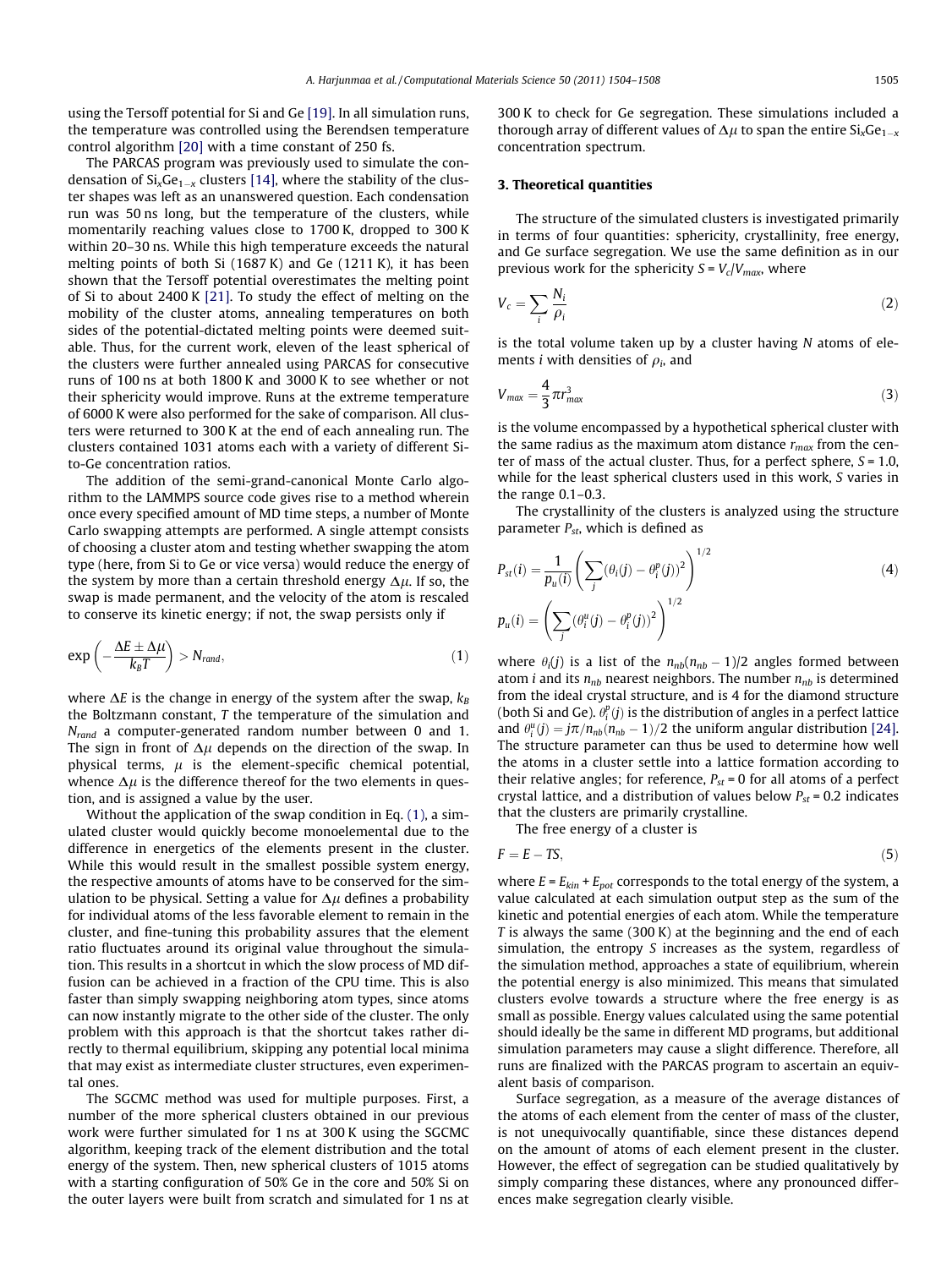#### <span id="page-2-0"></span>Table 1

Improvement of sphericity and potential energy with annealing, averaged over all runs (44 clusters). For comparison, the values are listed for SGCMC runs of perfect spheres. The energy of theses spheres is subtracted from all values, shown in eV/atom.

| Sphericity | Energy |
|------------|--------|
| 0.2798     | 0.1065 |
| 0.3243     | 0.0947 |
| 0.3633     | 0.0791 |
| 0.5190     | 0.0170 |
| 0.9782     | 0.0000 |
|            |        |

## 4. Results

### 4.1. Kinetics: MD simulations

The numerical results for the MD annealings are given in Table 1. While the sphericity increases and the potential energy decreases in nearly all individual runs, the magnitude of these effects is random in nature. Moreover, the original clusters have slightly differing sphericity and energy values to begin with, due to the finite number of available results from our previous study. Thus, it is most sensible to average the final values for all clusters when considering the amount of improvement from the pre-annealed clusters.

Surprisingly, the aforementioned melting seems to have little effect on the results of the annealing: the effects on sphericity and potential energy are only slightly more pronounced in the 3000 K annealings than in the 1800 K ones, although annealing at neither temperature results in distinct improvements from prior to annealing. Annealing at 6000 K has a more definite effect in terms of potential energy, but the sphericity does not improve much beyond 0.5 on average. In all runs, all of the increase in sphericity and decrease in potential energy happens during the first 100 ns of annealing.

The crystallinity of the annealed clusters changes very little when annealed at 1800 K or 3000 K, as is apparent in Fig. 1. While a distribution peak just below 0.2 implies a primarily crystalline angular distribution, the shape of the curve means that the clusters contain nanocrystalline regions that are not aligned with each other [\[14\]](#page-4-0). At these temperatures, annealing cannot improve this distribution further to make single crystals out of the clusters. However, some of the clusters annealed at 6000 K do cross the bar-



Fig. 1. Distribution of the structure parameter  $P_{st}$  in the clusters prior to annealing (grey solid line), after annealing at 1800 K (grey dotted line), after annealing at 3000 K (grey dashed line), and after annealing at 6000 K (black dotted line). For comparison, the distribution is also shown for one of the clusters cut out from crystalline bulk and simulated with the SGCMC algorithm (black solid line).



Fig. 2. Average atom distance from the center of mass of the cluster for Si (black) and Ge (grey) as a function of simulation time for a condensed cluster further simulated using the SGCMC algorithm.



Fig. 3. System energy as a function of simulation time for a cluster condensation (up to 50 ns) and the ensuing SGCMC run (inset graph).



Fig. 4. Average atom distance from the center of mass of the cluster for Si (black) and Ge (grey) as a function of simulation time for a spherical cluster cut out from crystalline bulk simulated using the SGCMC algorithm, starting with all Ge atoms inside and all Si atoms on the outer shells.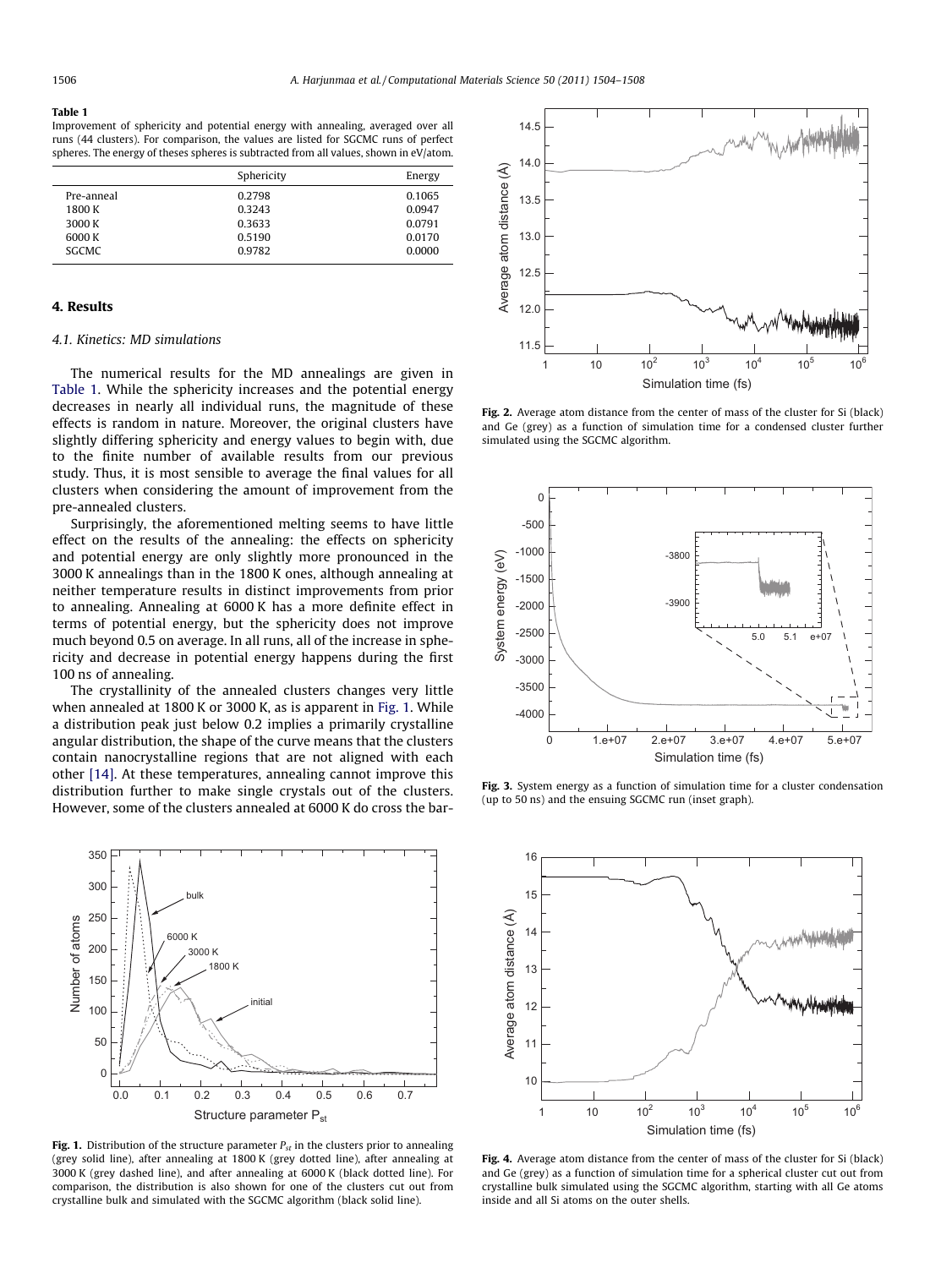

Fig. 5. Visual representation of the effect of annealing. On the top row, a cluster (a) prior to and (b) after annealing at 6000 K, where sphericity improves from 0.16 to 0.60. On the bottom row, a cluster (c) prior to and (d) after annealing at 6000 K, where sphericity improves from 0.18 to 0.41.

rier and become as crystalline as the cut-out clusters, which is also apparent when studying the energy level shown in [Table 1.](#page-2-0)

Any further Ge surface segregation caused by the annealing simulations alone cannot adequately be studied, since the sphericity of the clusters changes drastically, which decreases the average atom distances for both elements.

## 4.2. Thermodynamics: SGCMC simulations

Simulating some of the previously condensed clusters using the SGCMC algorithm reveals that the surface segregation of Ge atoms is energetically favorable, as can be seen from [Figs. 2 and 3](#page-2-0). This result is further confirmed by simulating a perfect crystalline  $Si<sub>0.5</sub>Ge<sub>0.5</sub>$  sphere with all Ge atoms originally in the center. The distance graph of [Fig. 4](#page-2-0) shows that the Ge atoms quickly migrate towards the surface of the sphere.

The comprehensive results from the sphere simulations are used to determine a relationship between chemical potential, Ge atom percentage, and potential energy. The first quantity is a user-defined parameter of no interest in this study; only the last two represent results of any significance. Since a relaxed crystalline structure with Ge on the outer layers represents the ideal cluster in terms of potential energy, this state is used as a reference point for the results from the other simulations shown in [Table 1.](#page-2-0)

## 5. Discussion and conclusions

The reluctance of all annealed clusters to improve their sphericity beyond a certain limit indicates that the clusters may settle into deep local energy minima in configurations that are far from our definition of spherical. These ''offending'' shapes are spheres elongated in one direction, reminiscent of capsules or beans, that do not reach a high level of sphericity in spite of having considerably decreased their surface-to-volume ratio from the pre-annealing shape. This effect is illustrated in Fig. 5.

The consistent decrease of the potential energy of the clusters suggests that the annealings were at least partly successful. A comparison of the energies of the clusters annealed at the lower temperatures and the energies of the new spherical clusters cut out from bulk and simulated with SGCMC shows that the latter settle

at a considerably lower energy level. This is primarily due to the fact that these clusters were perfectly crystalline from the start. This is confirmed by the fact that those clusters annealed at 6000 K that became more crystalline also reached a low energy level comparable to that of the SGCMC clusters. There is a clear gap in [Table 1](#page-2-0) of about 0.06 eV/atom between the energy levels of the crystalline and amorphous clusters; because sphericity improved much less than potential energy in the 6000 K annealings, this gap can be attributed mostly to differences in crystallinity, while the remaining energy difference as compared to the SGCMC clusters is due to an increased sphericity.

The annealing temperature of 6000 K is close to the upper limit at which these simulations can be performed. Already the results of some runs had to be discarded because the clusters evaporated completely at the beginning of the run. Thus, it is clear that it is not possible to reach the perfect cluster shape using MD annealing. While the elongated, crystalline spheres are quite close to perfect, the minute differences in atomic position required for better sphericity cannot be surmounted in these simulations.

In conjunction with our previous work, the results presented here show that MD simulations of bottom-up methods of cluster formation result in clusters that cannot be characterized as ideal. Numerous experimental results have shown that cluster sources produce crystalline spheres of silicon (e.g. [\[25\]\)](#page-4-0), and we can indeed confirm that a near-perfect sphere is the most energetically favorable shape; nevertheless, it is impossible to determine the exact sphericity of experimental clusters, which may actually be considerably lower than 1.0. Bridging the gap between simulations of freshly condensed samples and their ideal counterparts could be accomplished with genetic algorithm simulations, but this would give no insight into whether real clusters can reach their ideal shapes through diffusion in macroscopic time scales. We can only surmise that an annealing temperature of 6000 K, while physically questionable and far from the original scope of the potential used, represents an increase in the rate of diffusion that allows for comparison between simulations and the real world.

## Acknowledgement

Prof. Karsten Albe is gratefully acknowledged for the useful discussion during the drafting of this article.